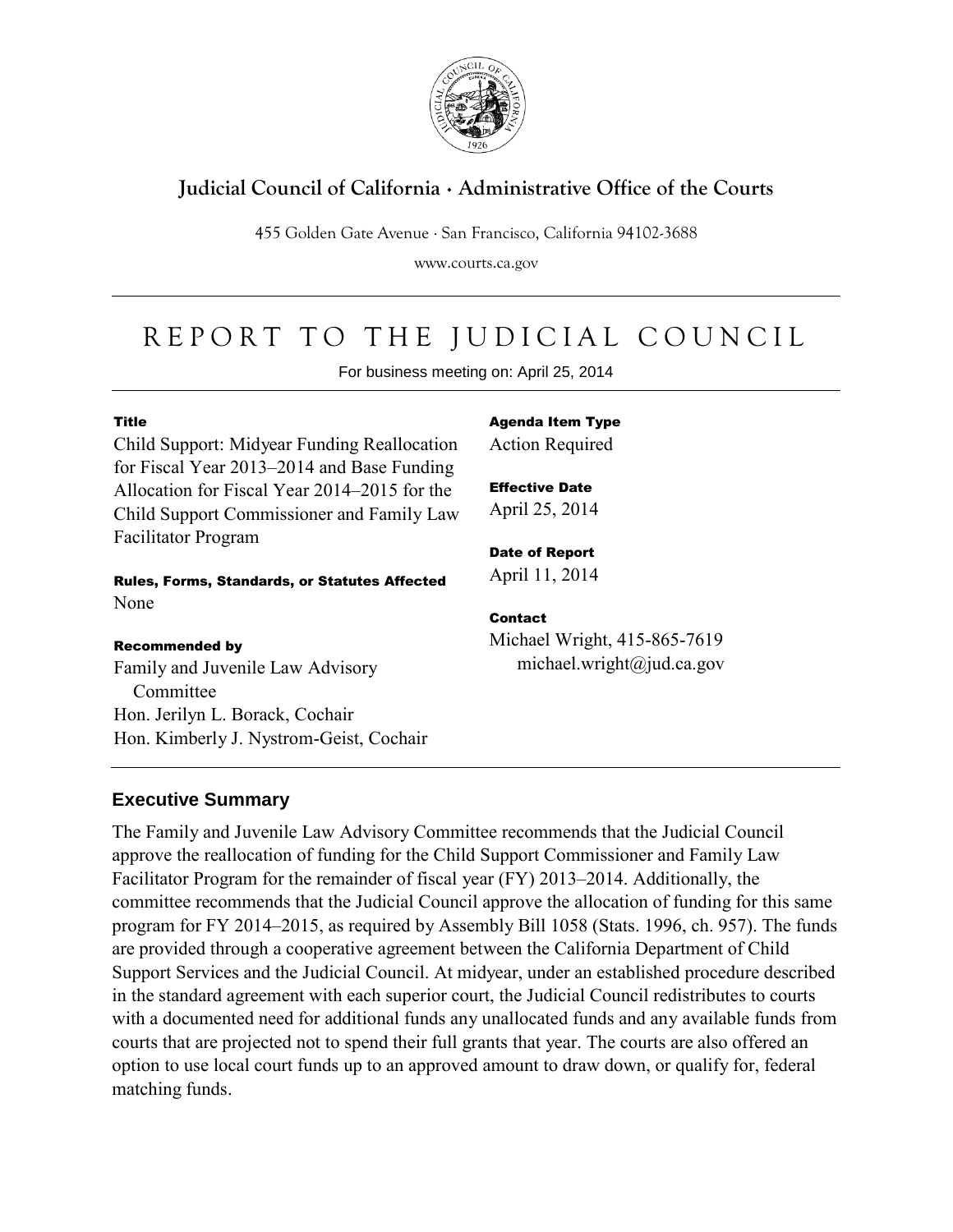### **Recommendation**

The Family and Juvenile Law Advisory Committee recommends that the Judicial Council, effective April 25, 2014:

- 1. Approve the reallocation for funding of child support commissioners for FY 2013–2014, subject to the state Budget Act;
- 2. Approve the reallocation for funding of family law facilitators for FY 2013–2014, subject to the state Budget Act;
- 3. Approve allocation for funding of child support commissioners for FY 2014–2015, subject to the state Budget Act; and
- 4. Approve the allocation for funding of family law facilitators for FY 2014–2015, subject to the state Budget Act.

Tables detailing the recommended reallocations and allocations of funding are attached at pages 6–9.

## **Previous Council Action**

The Judicial Council is required annually to allocate nontrial court funding to the Child Support Commissioner and Family Law Facilitator Program, and has done so since  $1997<sup>1</sup>$  A cooperative agreement between the California Department of Child Support Services (DCSS) and the Judicial Council provides the funds for this program and requires the council to annually approve the funding allocation. Two-thirds of the funds are federal, and one-third comes from the state General Fund (nontrial court funding). Any funds left unspent during the fiscal year revert to the state General Fund and cannot be used in subsequent years.

Under an established procedure described in the standard agreement with each superior court, the Judicial Council at midyear redistributes to courts with a documented need for additional funds any unallocated funds and any available funds from courts that are projected not to spend their full grants. In addition, in FY 2007–2008, DCSS and the Administrative Office of the Courts (AOC) provided a mechanism for the courts to recover two-thirds of additional program costs beyond the contract maximum covered by use of local trial court funds. This federal drawdown option continues to be available for FY 2014–2015.

 $\overline{a}$ <sup>1</sup> AB 1058 added article 4 to chapter 2, of part 2, of division 9 of the Family Code, which at section  $4252(b)(6)$ requires the Judicial Council to "[e]stablish procedures for the distribution of funding to the courts for child support commissioners, family law facilitators pursuant to [Family Code] Division 14 (commencing with Section 10000) and related allowable costs."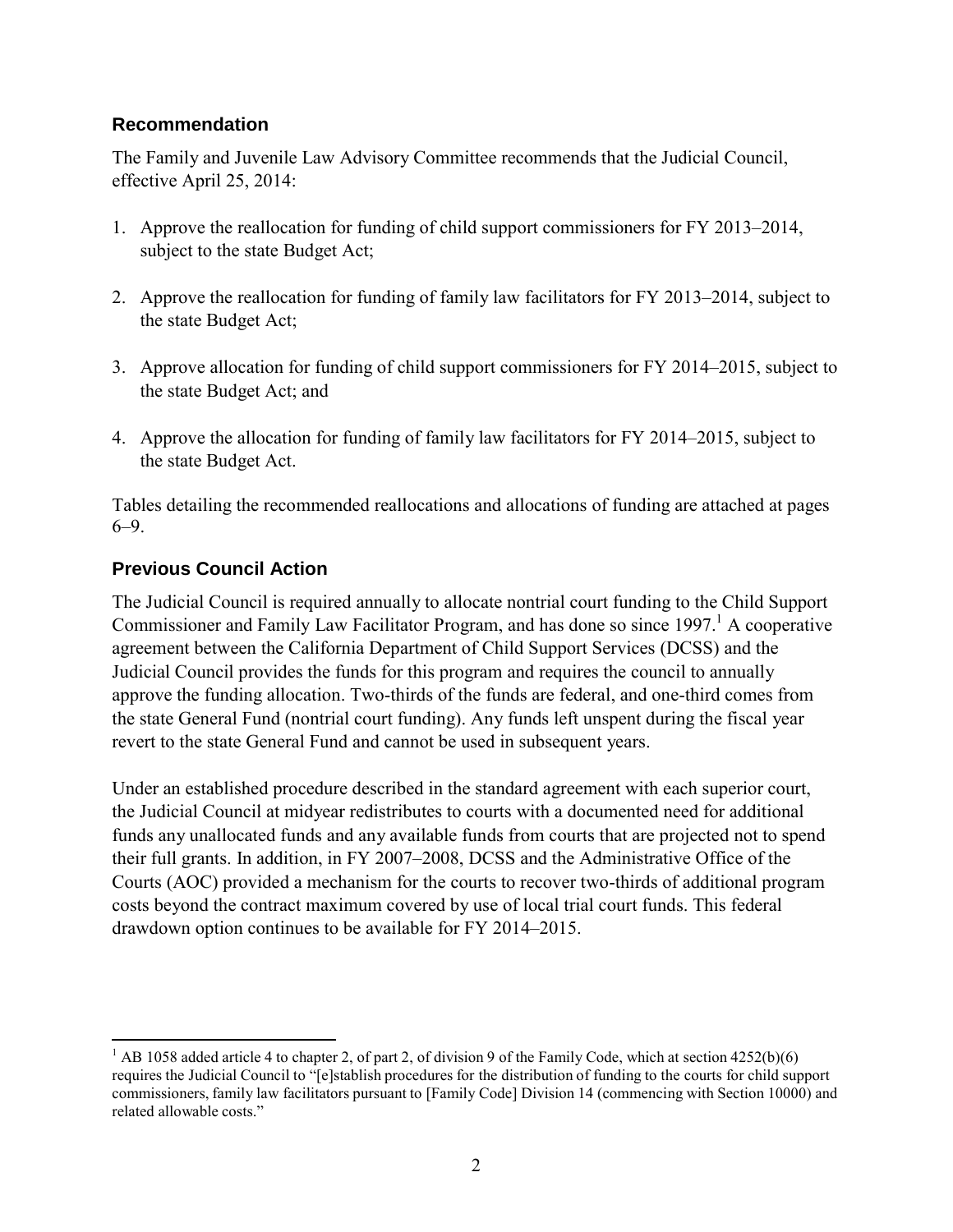## **Rationale for Recommendation**

#### **Midyear reallocation, FY 2013–2014**

The midyear reallocation process is a review of each court's program funding, conducted once each fiscal year to determine if any adjustment is warranted. Midyear reallocation is primarily designed to meet one-time, nonrecurring special needs, such as equipment purchases or temporary help to clear work backlogs. However, due to the limited amount of funds available for reallocation this year, priority in reallocation has been given to courts that need additional funds to maintain current service levels due to the increased costs of doing business. In FY 2007–2008, an additional procedure—the federal drawdown option—was put in place to assist in covering the cost of maintaining current program service levels through the use of local trial court funds spent beyond the current contract maximum and used as a match to obtain additional federal funds for the program.

Base funds and funds under the federal drawdown option, allocated at the beginning of this fiscal year but returned by courts unable to use all of these funds, are proposed for reallocation during this midyear process. As a result of the midyear reallocation process, two courts have volunteered to return \$48,985 in base funds and 11 courts have volunteered to return \$910,605 in federal drawdown option funds for the Child Support Commissioner Program. Also, two courts have volunteered to return \$40,424 in base funds and four courts have volunteered to return \$74,189 in federal drawdown option funds for the Family Law Facilitator Program.

Under an established procedure described in the standard agreement with each superior court, a questionnaire is sent to each court requesting the information needed to evaluate appropriate funding levels. In addition to compiling questionnaire responses, AOC staff gathers information on each court's historical spending patterns and calculates projected spending based on invoices received to date for the current fiscal year. The Family and Juvenile Law Advisory Committee then recommend proposed funding changes. The criteria for consideration of court requests are need, funds available for redistribution, historical spending patterns, workload, and staffing levels. Funds returned by courts with a historical pattern of underspending and funds voluntarily returned are redistributed to courts with documented needs.

This midyear reallocation process ensures that the highest proportion of total funds allocated to the courts is spent where funding is needed. This process also minimizes the amount of unspent funds that revert to the state General Fund.

A total of \$959,590 from all child support program grant sources was available for reallocation to the child support commissioner component of the program. A total of 39 courts requested no change to their child support commissioner base allocations, 29 requested no change to their federal drawdown option, two courts offered to return base funds, and 10 courts offered to return federal drawdown option funds.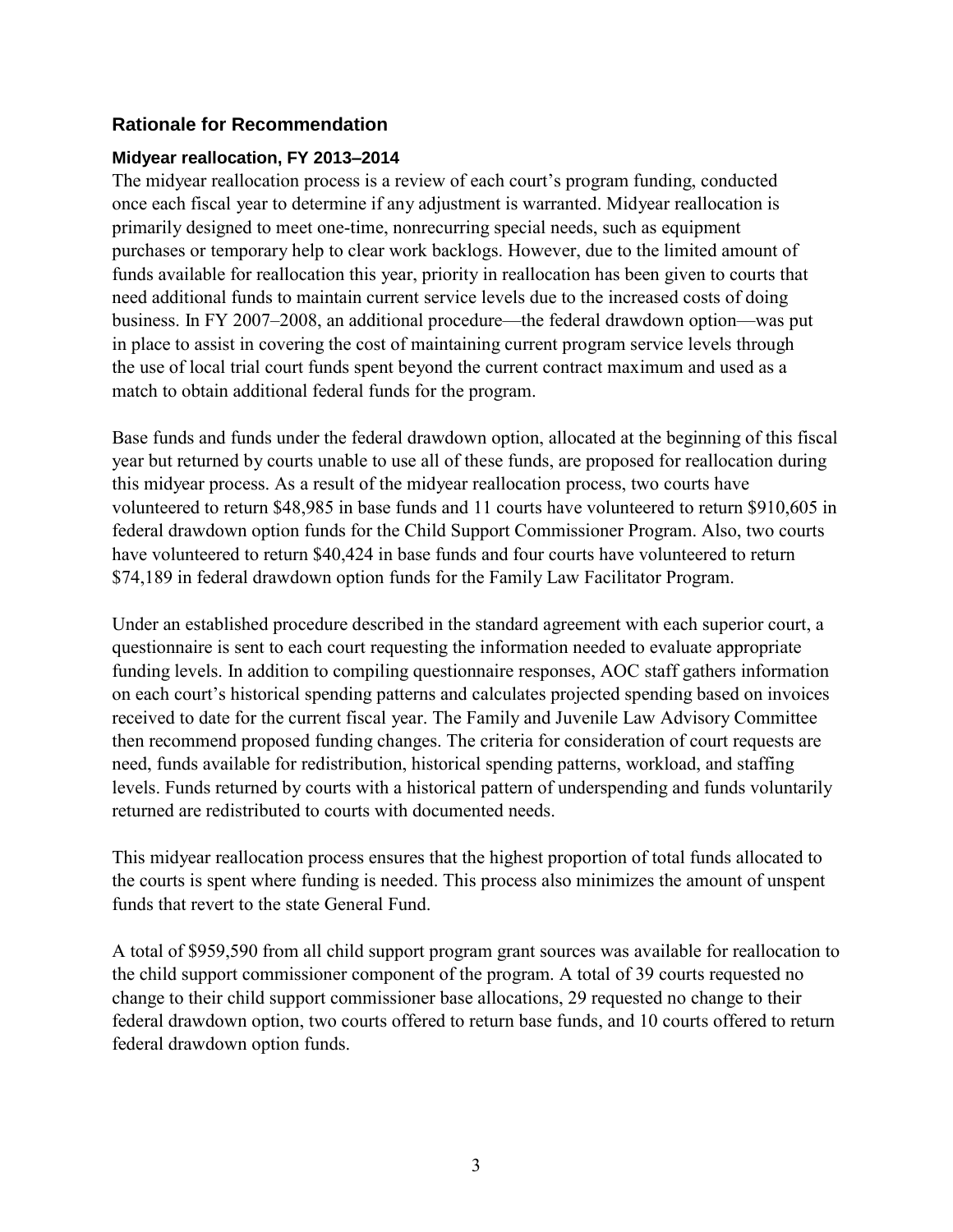A total of \$114,613 from all Family Law Facilitator Program grant sources was available for reallocation to the family law facilitator component of the program. A total of 40 courts requested no change to their family law facilitator base allocations, 33 requested no change to their federal drawdown option, two courts offered to return base funds, and three courts offered to return federal drawdown funds.

All allocations to courts requesting additional funding have been based on proportionately allocating the available base and federal drawdown funds among the courts proportionate to their share of the total base funding. Under the established allocation procedures for this program, the request was reviewed by the Family and Juvenile Law Advisory Committee. The committee unanimously recommends the proposed allocations.

#### **Base funding, FY 2014–2015**

The Judicial Council is also responsible for the allocation of base program funding at the beginning of each fiscal year. In 1997, the Judicial Council established staffing standards for child support commissioners under Family Code section 4252(b)(3). Staffing standards are based on the number of local child support agency cases that have established child support orders. In addition, under an established procedure described in the standard agreement with each superior court, questionnaires are sent annually to each court requesting the information needed to evaluate appropriate funding levels in case of any exceptional needs.

Funding for FY 2014–2015 for the child support commissioner component of the program will be \$31.6 million base allocation and \$12.2 million from the federal drawdown option; funding for the family law facilitator component will be \$10.8 million base allocation and \$4.2 million from the federal drawdown option, for a total program base allocation of \$42.4 million and a total federal drawdown allocation of \$16.4 million. Statewide program funding for FY 2014– 2015 is the same amount as for FY 2013–2014.

Funding amounts for each court for FY 2014–2015 are based upon allocating at the same level allocated at the beginning of FY 2013–2014.

## **Comments, Alternatives Considered, and Policy Implications**

This proposal was not circulated for public comment but input was provided and alternatives were considered by the Family and Juvenile Law Advisory Committee that included relevant stakeholders. The committee considered taking no action, but rejected this option as inconsistent with Judicial Council goals because it would result in the reversion of unspent funds to the General Fund. Taking no action would also deprive courts of the option of using federal financial participation to cover two-thirds of some of the existing court contributions to the program. A number of courts commented in their questionnaires about continued shortfalls in program funding, and these concerns have been forwarded to DCSS.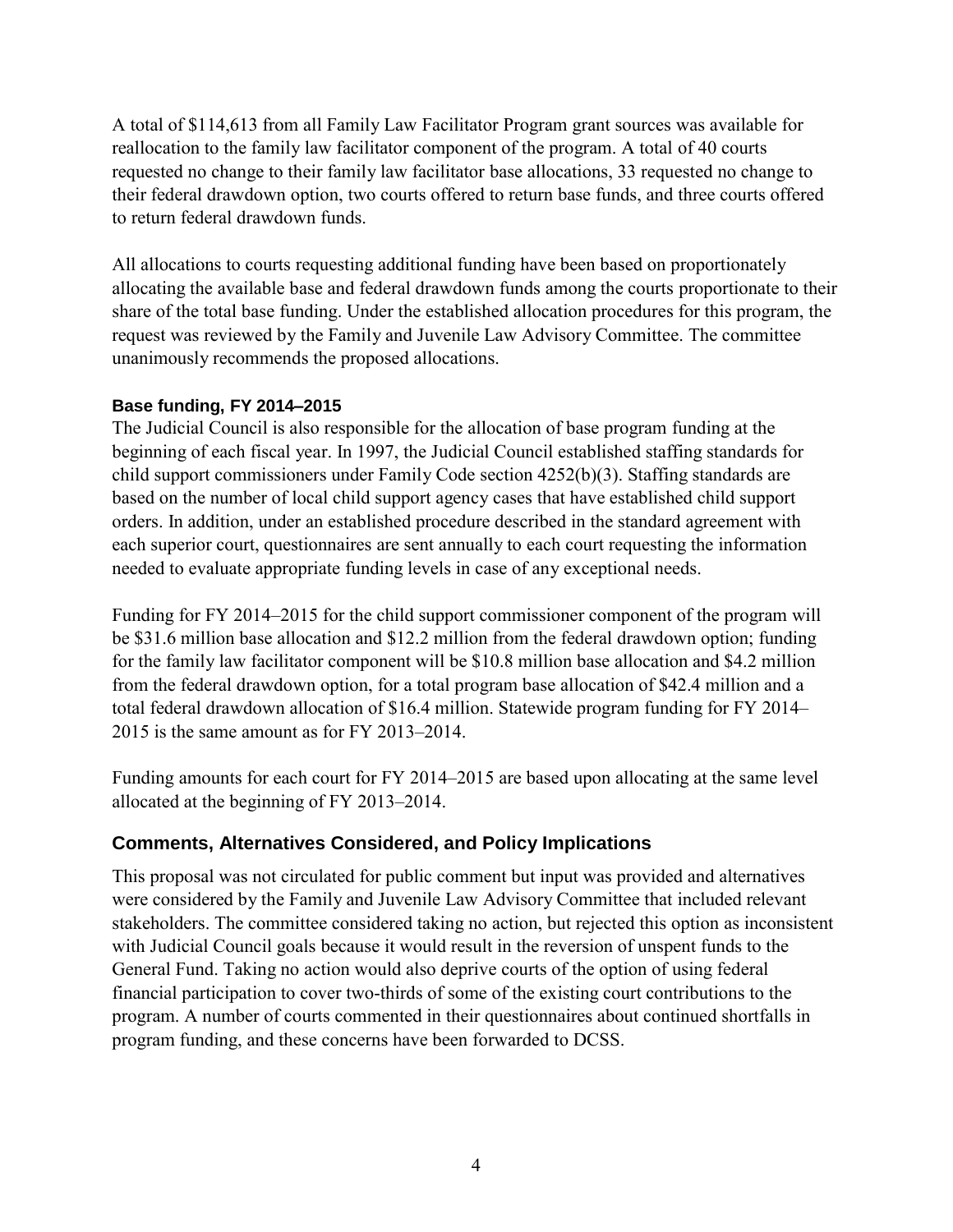## **Implementation Requirements, Costs, and Operational Impacts**

To draw down federal funds, federal provisions require payment of a state share of one-third of total expenditures. Therefore, each participating court will need to provide the one-third share of the court's total cost to draw down two-thirds of total expenditures from federal participation.

## **Attachments**

- 1. Child Support Commissioner Program Midyear Reallocation, FY 2013–2014, at page 6
- 2. Family Law Facilitator Program Midyear Reallocation, FY 2013–2014, at page 7
- 3. Child Support Commissioner Program Allocation, FY 2014–2015, at page 8
- 4. Family Law Facilitator Program Allocation, FY 2014–2015, at page 9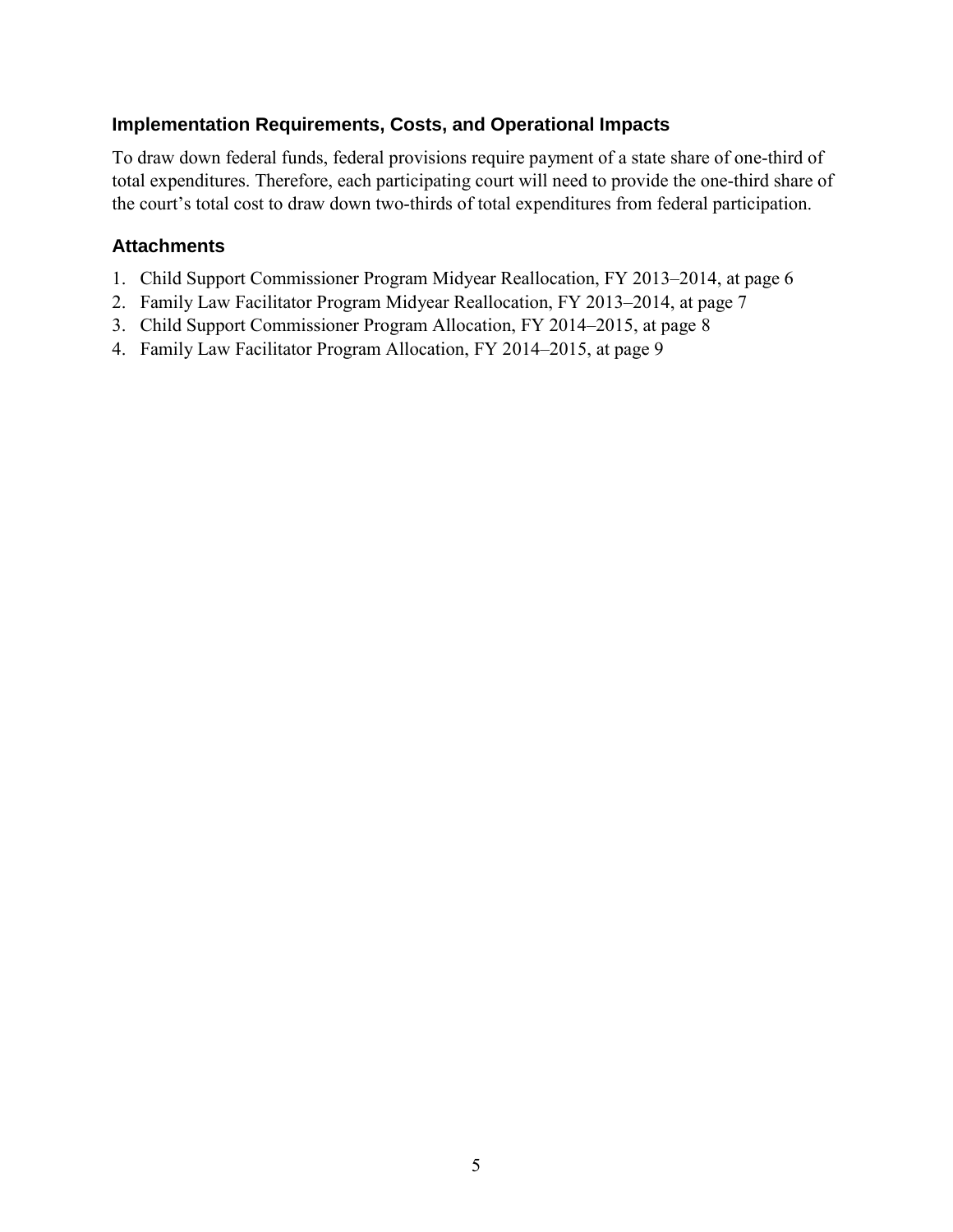| <b>CHILD SUPPORT COMMISSIONER PROGRAM MID-YEAR REALLOCATION, FY 2013-14</b> |                          |                      |            |            |                        |                               |                   |                             |                        |                        |
|-----------------------------------------------------------------------------|--------------------------|----------------------|------------|------------|------------------------|-------------------------------|-------------------|-----------------------------|------------------------|------------------------|
|                                                                             | A                        | В                    | C          | D          | E.                     | F                             | G                 | H                           | Τ.                     | J                      |
|                                                                             |                          |                      |            | Mid-Year   |                        | Recommended                   |                   |                             |                        |                        |
|                                                                             |                          | Beginning            | Mid-Year   | Changes to |                        | Federal                       |                   |                             |                        |                        |
|                                                                             | <b>Beginning Base</b>    | Federal              | Changes to | Federal    | Recommended            | Drawdown Option Federal Share |                   | Court Share                 | Total                  | Contract               |
|                                                                             | Funding                  | Drawdown             | Base       | Drawdown   | <b>Base Allocation</b> | Allocation                    |                   | 66% (Column F 34% (Column F | Allocation             | Amount                 |
| County                                                                      | Allocation               | Option               | Allocation | Option     | $(Column A + C)$       | $(Column B + D)$              | x.66              | x.34)                       | (Column $E + F$ )      | (Column E + G)         |
| Alameda                                                                     | 1,055,625                | 477,580              | 7,217      |            | 1,062,842              | 477,580                       | 315,203           | 162,377                     | 1,540,422              | 1,378,045              |
| Alpine<br>Amador                                                            | See El Dorado<br>142,508 | 64,474               |            |            | 142,508                | 64,474                        | 42,553            | 21,921                      | 206,982                | 185,061                |
| Butte                                                                       | 363,685                  | 50,315               |            | (30, 315)  | 363,685                | 20,000                        | 13,200            | 6,800                       | 383,685                | 376,885                |
| Calaveras                                                                   | 133,526                  | 37,209               |            |            | 133,526                | 37,209                        | 24,558            | 12,651                      | 170,735                | 158,084                |
| Colusa                                                                      | 45,987                   | 19,133               |            |            | 45,987                 | 19,133                        | 12,628            | 6,505                       | 65,120                 | 58,615                 |
| Contra Costa                                                                | 1,014,068                |                      |            |            | 1,014,068              |                               |                   |                             | 1,014,068              | 1,014,068              |
| Del Norte                                                                   | 48,315                   | 21,859               |            | 4,840      | 48,315                 | 26,699                        | 17,621            | 9,078                       | 75,014                 | 65,936                 |
| El Dorado/Alpine                                                            | 206,440                  | 93,395               |            | (5,000)    | 206,440                | 88,395                        | 58,341            | 30,054                      | 294,835                | 264,781                |
| Fresno                                                                      | 1,557,552                | 704,659              |            | 84,000     | 1,557,552              | 788,659                       | 520,515           | 268,144                     | 2,346,211              | 2,078,067              |
| Glenn                                                                       | 118,593                  | 53,653               | 811        | (13, 416)  | 119,404                | 40,237                        | 26,556            | 13,681                      | 159,641                | 145,960                |
| Humboldt                                                                    | 122,985                  | 55,639               | (41, 985)  | (55, 639)  | 81,000                 | 0                             | 0                 | 0                           | 81,000                 | 81,000                 |
| Imperial                                                                    | 163,746                  | 74,082               |            | 14,954     | 163,746                | 89,036                        | 58,764            | 30,272                      | 252,782                | 222,510                |
| Inyo                                                                        | 78,314                   | 18,327               | (7,000)    | (18, 327)  | 71,314                 | 0                             | 0                 | 0                           | 71,314                 | 71,314                 |
| Kern                                                                        | 645,590                  | 292,074              | 4,414      | 94,751     | 650,004                | 386,825                       | 255,305           | 131,521                     | 1,036,829              | 905,309                |
| Kings                                                                       | 294,155                  | 133,080              |            |            | 294,155                | 133,080                       | 87,833            | 45,247                      | 427,235                | 381,988                |
| Lake                                                                        | 157,624                  | 22,018               |            | 27,379     | 157,624                | 49,397                        | 32,602            | 16,795                      | 207,021                | 190,226                |
| Lassen                                                                      | 94,874                   | 42,923               |            |            | 94,874                 | 42,923                        | 28,329            | 14,594                      | 137,797                | 123,203                |
| Los Angeles                                                                 | 5,093,465                | 2,168,640<br>97,370  |            | (129, 105) | 5,093,465<br>215,224   | 2,039,535<br>97,370           | 1,346,093         | 693,442                     | 7,133,000              | 6,439,558<br>279,488   |
| Madera<br>Marin                                                             | 215,224<br>124,696       |                      |            | 39,338     | 124,696                | 39,338                        | 64,264<br>25,963  | 33,106<br>13,375            | 312,594<br>164,034     | 150,659                |
| Mariposa                                                                    | 76,427                   | 34,576               |            |            | 76,427                 | 34,576                        | 22,820            | 11,756                      | 111,003                | 99,247                 |
| Mendocino                                                                   | 173,010                  | 78,273               |            | (43, 273)  | 173,010                | 35,000                        | 23,100            | 11,900                      | 208,010                | 196,110                |
| Merced                                                                      | 548,422                  | 248,114              |            |            | 548,422                | 248,114                       | 163,755           | 84,359                      | 796,536                | 712,177                |
| Modoc                                                                       | No CSC                   |                      |            |            |                        |                               |                   |                             |                        |                        |
| Mono                                                                        | 44,688                   |                      |            |            | 44,688                 |                               |                   |                             | 44,688                 | 44,688                 |
| Monterey                                                                    | 371,256                  | 167,961              | 2,538      | 1,909      | 373,794                | 169,870                       | 112,114           | 57,756                      | 543,664                | 485,908                |
| Napa                                                                        | 179,966                  | 81,420               | 1,230      |            | 181,196                | 81,420                        | 53,737            | 27,683                      | 262,616                | 234,933                |
| Nevada/Sierra                                                               | 332,867                  | 150,595              | 2,276      |            | 335,143                | 150,595                       | 99,393            | 51,202                      | 485,738                | 434,536                |
| Orange                                                                      | 2,271,576                | 802,864              |            | (546, 513) | 2,271,576              | 256,351                       | 169,191           | 87,159                      | 2,527,927              | 2,440,767              |
| Placer                                                                      | 367,149                  | 91,298               | 2,510      | (24, 355)  | 369,659                | 66,943                        | 44,182            | 22,761                      | 436,602                | 413,841                |
| Plumas                                                                      | 93,732                   | 12,968               |            |            | 93,732                 | 12,968                        | 8,559             | 4,409                       | 106,700                | 102,291                |
| Riverside                                                                   | 968,009                  | 437,939              |            |            | 968,009                | 437,939                       | 289,040           | 148,899                     | 1,405,948              | 1,257,049              |
| Sacramento                                                                  | 1,031,990                | 466,886              | 7,056      | 159,055    | 1,039,046              | 625,941                       | 413,121           | 212,820                     | 1,664,987              | 1,452,167              |
| San Benito                                                                  | 136,260<br>2,544,692     | 20,513               |            |            | 136,260                | 20,513<br>1,151,255           | 13,539<br>759,828 | 6,974<br>391,427            | 156,773                | 149,799                |
| San Bernardino<br>San Diego                                                 | 1,770,159                | 1,151,255<br>800,845 |            | 262,166    | 2,544,692<br>1,770,159 | 1,063,011                     | 701,587           | 361,424                     | 3,695,947<br>2,833,170 | 3,304,520<br>2,471,746 |
| San Francisco                                                               | 891,641                  | 479,952              | 6,096      |            | 897,737                | 479,952                       | 316,768           | 163,184                     | 1,377,689              | 1,214,505              |
| San Joaquin                                                                 | 689,435                  | 70,348               |            | 15,001     | 689,435                | 85,349                        | 56,331            | 29,019                      | 774,784                | 745,766                |
| San Luis Obispo                                                             | 225,765                  | 102,139              | 1,544      | 49,819     | 227,309                | 151,958                       | 100,293           | 51,666                      | 379,267                | 327,602                |
| San Mateo                                                                   | 395,940                  | 179,129              |            | 16,317     | 395,940                | 195,446                       | 128,994           | 66,452                      | 591,386                | 524,934                |
| Santa Barbara                                                               | 460,907                  | 208,521              | 3,151      |            | 464,058                | 208,521                       | 137,624           | 70,897                      | 672,579                | 601,682                |
| Santa Clara                                                                 | 1,707,810                | 505,408              |            |            | 1,707,810              | 505,408                       | 333,569           | 171,839                     | 2,213,218              | 2,041,379              |
| Santa Cruz                                                                  | 187,809                  | 76,730               |            |            | 187,809                | 76,730                        | 50.642            | 26,088                      | 264,539                | 238,451                |
| Shasta/Trinty                                                               | 423,384                  | 191,545              |            |            | 423,384                | 191,545                       | 126,420           | 65,125                      | 614,929                | 549,804                |
| Siskiyou                                                                    | 233,265                  | 105,533              | 1,595      | 33,040     | 234,860                | 138,573                       | 91,458            | 47,115                      | 373,433                | 326,318                |
| Sierra                                                                      | See Nevada               |                      |            |            |                        |                               |                   |                             |                        |                        |
| Solano                                                                      | 524,122                  | 153,727              |            |            | 524,122                | 153,727                       | 101,460           | 52,267                      | 677,849                | 625,582                |
| Sonoma                                                                      | 488,152                  | 220,845              | 3,337      | 83,476     | 491,489                | 304,321                       | 200,852           | 103,469                     | 795,810                | 692,341                |
| Stanislaus                                                                  | 783,525                  | 195,073              |            |            | 783,525                | 195,073                       | 128,748           | 66,325                      | 978,598                | 912,273                |
| Sutter                                                                      | 195,330                  | 55,441               |            |            | 195,330                | 55,441                        | 36,591            | 18,850                      | 250,771                | 231,921                |
| Tehama<br>Trinity                                                           | 92,238<br>See Shasta     | 41,730               |            |            | 92,238                 | 41,730                        | 27,542            | 14,188                      | 133,968                | 119,780                |
| Tulare                                                                      | 552,849                  | 179,730              |            | (44, 662)  | 552,849                | 135,068                       | 89,145            | 45,923                      | 687,917                | 641,994                |
| Tuolumne                                                                    | 161,119                  | 72,892               |            |            | 161,119                | 72,892                        | 48,109            | 24,783                      | 234,011                | 209,228                |
| Ventura                                                                     | 563,318                  | 254,855              | 3,851      | 3,669      | 567,169                | 258,524                       | 170,626           | 87,898                      | 825,693                | 737,795                |
| Yolo                                                                        | 193,254                  | 87,432               |            |            | 193,254                | 87,432                        | 57,705            | 29,727                      | 280,686                | 250,959                |
| Yuba                                                                        | 198,813                  | 89,947               | 1,359      | 20,892     | 200,172                | 110,839                       | 73,154            | 37,685                      | 311,011                | 273,326                |
| <b>TOTALS</b>                                                               | 31,555,851               | 12,242,917           |            |            | 31,555,851             | 12,242,917                    | 8,080,326         | 4,162,592                   | 43,798,768             | 39,636,177             |

CSC Base Funds<br>
CSC Federal Dradown<br>
12,242,917 CSC Federal Dradown 12,242,917<br>Total Funding Available 43,798,768 Total Funding Available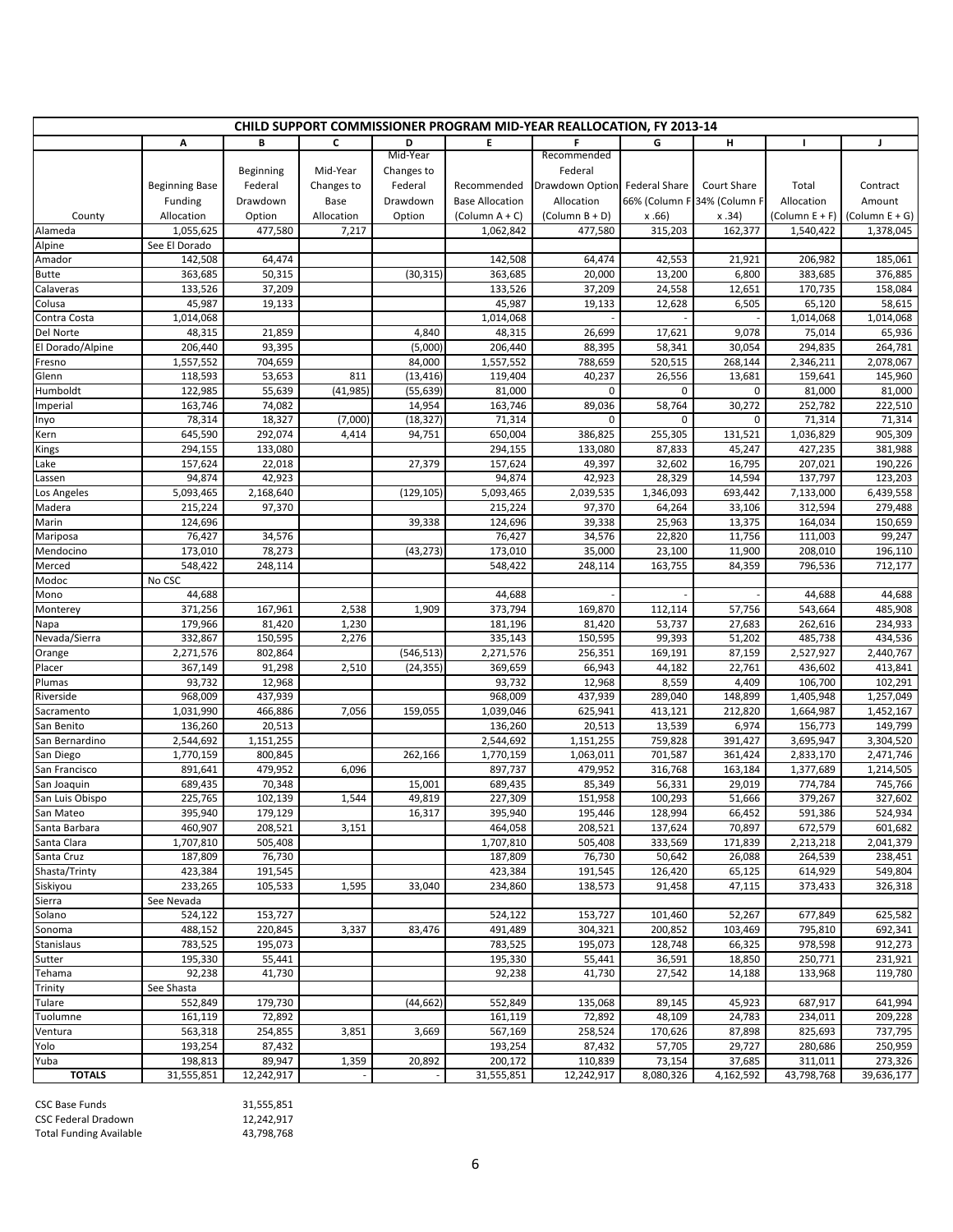| <b>FAMILIY LAW FACILITATOR PROGRAM MID-YEAR REALLOCATION, FY 2013-14</b> |                       |                   |            |            |                        |                               |                   |                             |                    |                    |
|--------------------------------------------------------------------------|-----------------------|-------------------|------------|------------|------------------------|-------------------------------|-------------------|-----------------------------|--------------------|--------------------|
|                                                                          | A                     | В                 | C          | D          | E                      | F                             | G                 | н                           | I.                 | J                  |
|                                                                          |                       |                   |            | Mid-Year   |                        | Recommended                   |                   |                             |                    |                    |
|                                                                          |                       | Beginning         | Mid-Year   | Changes to |                        | Federal                       |                   |                             |                    |                    |
|                                                                          | <b>Beginning Base</b> | Federal           | Changes to | Federal    | Recommended            | Drawdown Option Federal Share |                   | Court Share                 | Total              | Contract           |
|                                                                          | Funding               | Drawdown          | Base       | Drawdown   | <b>Base Allocation</b> | Allocation                    |                   | 66% (Column F 34% (Column F | Allocation         | Amount             |
| County                                                                   | Allocation            | Option            | Allocation | Option     | $(Column A + C)$       | (Column $B + D$ )             | x.66              | x.34)                       | (Column E + F)     | (Column $E + G$ )  |
| Alameda                                                                  | 369,025               | 156,997           |            |            | 369,025                | 156,997                       | 103,618           | 53,379                      | 526,022            | 472,643            |
| Alpine                                                                   | See El Dorado         |                   |            |            |                        |                               |                   |                             |                    |                    |
| Amador                                                                   | See Calaveras         |                   |            |            |                        |                               |                   |                             |                    |                    |
| Butte                                                                    | 103,647               | 44,095            |            |            | 103,647                | 44,095                        | 29,103            | 14,992                      | 147,742            | 132,750            |
| Calaveras/Amador                                                         | 119,392               | 10,926            |            |            | 119,392                | 10,926                        | 7,211             | 3,715                       | 130,318            | 126,603            |
| Colusa                                                                   | 52,326                | 22,261            |            | 1,079      | 52,326                 | 23,340                        | 15,404            | 7,935                       | 75,666             | 67,730             |
| Contra Costa                                                             | 342,973               |                   |            |            | 342,973                |                               |                   |                             | 342,973            | 342,973            |
| Del Norte                                                                | 49,723                | 5,138             |            |            | 49,723                 | 5,138                         | 3,391             | 1,747                       | 54,861             | 53,114             |
| El Dorado/Alpine                                                         | 105,446<br>390,532    | 44,862            |            | 2,174      | 105,446<br>390,532     | 47,036<br>166,148             | 31,044<br>109,658 | 15,992<br>56,490            | 152,482<br>556,680 | 136,490<br>500,190 |
| Fresno                                                                   | 75,385                | 166,148<br>32,071 | 1,583      | 1,554      | 76,968                 | 33,625                        | 22,193            | 11,433                      | 110,593            | 99,161             |
| Glenn<br>Humboldt                                                        | 88,688                | 37,730            |            |            | 88,688                 | 37,730                        | 24,902            | 12,828                      | 126,418            | 113,590            |
| Imperial                                                                 | 52,326                | 22,261            |            | 1,079      | 52,326                 | 23,340                        | 15,404            | 7,935                       | 75,666             | 67,730             |
| Inyo                                                                     | 56,866                | 24,194            | 1,194      | 1,172      | 58,060                 | 25,366                        | 16,742            | 8,624                       | 83,426             | 74,802             |
| Kern                                                                     | 351,518               | 149,548           | 7,381      | 7,247      | 358,899                | 156,795                       | 103,485           | 53,310                      | 515,694            | 462,384            |
| Kings                                                                    | 58,001                | 24,677            | 1,218      |            | 59,219                 | 24,677                        | 16,287            | 8,390                       | 83,896             | 75,506             |
| Lake                                                                     | 58,640                | 24,948            |            | (24, 948)  | 58,640                 | 0                             | 0                 | 0                           | 58,640             | 58,640             |
| Lassen                                                                   | 111,304               | 47,352            | (19, 304)  | (47, 352)  | 92,000                 | (0)                           | (0)               | (0)                         | 92,000             | 92,000             |
| Los Angeles                                                              | 1,870,754             | 746,897           |            |            | 1,870,754              | 746,897                       | 492,952           | 253,945                     | 2,617,651          | 2,363,706          |
| Madera                                                                   | 82,062                | 34,914            |            |            | 82,062                 | 34,914                        | 23,043            | 11,871                      | 116,976            | 105,105            |
| Marin                                                                    | 139,122               | 59,186            |            |            | 139,122                | 59,186                        | 39,063            | 20,123                      | 198,308            | 178,185            |
| Mariposa                                                                 | 46,234                |                   | (21, 120)  |            | 25,114                 |                               |                   |                             | 25,114             | 25,114             |
| Mendocino                                                                | 61,300                | 26,080            |            | 1,264      | 61,300                 | 27,344                        | 18,047            | 9,297                       | 88,644             | 79,347             |
| Merced                                                                   | 100,217               | 42,636            |            |            | 100,217                | 42,636                        | 28,140            | 14,496                      | 142,853            | 128,357            |
| Modoc                                                                    | 72,130                | 1,889             |            | (1,889)    | 72,130                 | $\mathbf 0$                   | $\mathbf 0$       | $\mathbf 0$                 | 72,130             | 72,130             |
| Mono                                                                     | 47,891                | 1,255             |            |            | 47,891                 | 1,255                         | 828               | 427                         | 49,146             | 48,719             |
| Monterey                                                                 | 119,672               | 50,914            | 2,513      | 2,467      | 122,185                | 53,381                        | 35,231            | 18,149                      | 175,566            | 157,416            |
| Napa                                                                     | 61,300                | 26,080            | 1,287      | 1,264      | 62,587                 | 27,344                        | 18,047            | 9,297                       | 89,931             | 80,634             |
| Nevada/Sierra                                                            | 118,168               | 50,273            | 2,481      |            | 120,649                | 50,273                        | 33,180            | 17,093                      | 170,922            | 153,829            |
| Orange                                                                   | 534,214               | 227,274           |            | 11,014     | 534,214                | 238,288                       | 157,270           | 81,018                      | 772,502            | 691,484            |
| Placer                                                                   | 89,126                | 37,917            | 1,871      | 1,838      | 90,997                 | 39,755                        | 26,238            | 13,517                      | 130,752            | 117,235            |
| Plumas                                                                   | 56,866                | 7,254             |            |            | 56,866                 | 7,254                         | 4,788             | 2,466                       | 64,120             | 61,654             |
| Riverside                                                                | 658,653               | 280,217           |            |            | 658,653                | 280,217                       | 184,943           | 95,274                      | 938,870            | 843,596            |
| Sacramento                                                               | 306,439               | 130,373           | 6,435      | 6,318      | 312,874                | 136,691                       | 90,216            | 46,475                      | 449,565            | 403,090            |
| San Benito                                                               | 61,300                | 26,080            |            |            | 61,300                 | 26,080                        | 17,213            | 8,867                       | 87,380             | 78,513             |
| San Bernardino                                                           | 454,656               | 193,427           |            |            | 454,656                | 193,427                       | 127,662           | 65,765                      | 648,083            | 582,318            |
| San Diego                                                                | 602,559               | 225,226           |            | 12,423     | 602,559                | 237,648                       | 156,848           | 80,800                      | 840,207            | 759,407            |
| San Francisco                                                            | 243,890               | 103,761           |            |            | 243,890                | 103,761                       | 68,482            | 35,279                      | 347,651            | 312,372            |
| San Joaquin                                                              | 217,745               | 68,636            |            |            | 217,745                | 68,636                        | 45,300            | 23,336                      | 286,381            | 263,045            |
| San Luis Obispo<br>San Mateo                                             | 66,516                | 28,298<br>54,948  | 1,397      | 1,371      | 67,913                 | 29,669                        | 19,582            | 10,088                      | 97,582             | 87,495             |
|                                                                          | 129,159               |                   |            | 2,663      | 129,159                | 57,611                        | 38,024            | 19,588                      | 186,770            | 167,183            |
| Santa Barbara<br>Santa Clara                                             | 168,964<br>441,000    | 71,882<br>187,620 | 3,548      | 3,484      | 172,512<br>441,000     | 75,366<br>187,620             | 49,741<br>123,829 | 25,624<br>63,791            | 247,878<br>628,620 | 222,253<br>564,829 |
| Santa Cruz                                                               | 73,576                | 31,302            |            |            | 73,576                 | 31,302                        | 20,659            | 10,643                      | 104,878            | 94,235             |
| Shasta                                                                   | 160,170               | 68,142            |            |            | 160,170                | 68,142                        | 44,974            | 23,168                      | 228,312            | 205,144            |
| Siskiyou                                                                 | 75,822                | 32,258            |            |            | 75,822                 | 32,258                        | 21,290            | 10,968                      | 108,080            | 97,112             |
| Sierra                                                                   | See Nevada            |                   |            |            |                        |                               |                   |                             |                    |                    |
| Solano                                                                   | 131,471               | 55,933            |            |            | 131,471                | 55,933                        | 36,916            | 19,017                      | 187,404            | 168,387            |
| Sonoma                                                                   | 137,123               | 58,339            | 2,879      | 2,827      | 140,002                | 61,166                        | 40,370            | 20,797                      | 201,168            | 180,372            |
| Stanislaus                                                               | 223,137               | 94,930            |            |            | 223,137                | 94,930                        | 62,654            | 32,276                      | 318,067            | 285,791            |
| Sutter                                                                   | 65,735                | 27,967            |            |            | 65,735                 | 27,967                        | 18,458            | 9,509                       | 93,702             | 84,193             |
| Tehama                                                                   | 27,802                | 3,286             |            |            | 27,802                 | 3,286                         | 2,169             | 1,117                       | 31,088             | 29,971             |
| Trinity                                                                  | 24,833                | 34,565            |            |            | 24,833                 | 34,565                        | 22,813            | 11,752                      | 59,398             | 47,646             |
| Tulare                                                                   | 312,151               | 117,503           |            | 6,436      | 312,151                | 123,939                       | 81,800            | 42,139                      | 436,090            | 393,951            |
| Tuolumne                                                                 | 65,735                | 27,967            |            |            | 65,735                 | 27,967                        | 18,458            | 9,509                       | 93,702             | 84,193             |
| Ventura                                                                  | 250,857               | 106,724           | 5,268      | 5,172      | 256,125                | 111,896                       | 73,852            | 38,045                      | 368,021            | 329,977            |
| Yolo                                                                     | 75,822                | 32,258            |            |            | 75,822                 | 32,258                        | 21,290            | 10,968                      | 108,080            | 97,112             |
| Yuba                                                                     | 65,184                | 27,733            | 1,369      | 1,344      | 66,553                 | 29,077                        | 19,191            | 9,886                       | 95,630             | 85,744             |
| <b>TOTAL</b>                                                             | 10,825,147            | 4,215,154         |            |            | 10,825,147             | 4,215,154                     | 2,782,002         | 1,433,152                   | 15,040,301         | 13,607,149         |

| FLF Base Funds                 | 10.825.147 |
|--------------------------------|------------|
| <b>FLF Federal Dradown</b>     | 4.215.154  |
| <b>Total Funding Available</b> | 15.040.301 |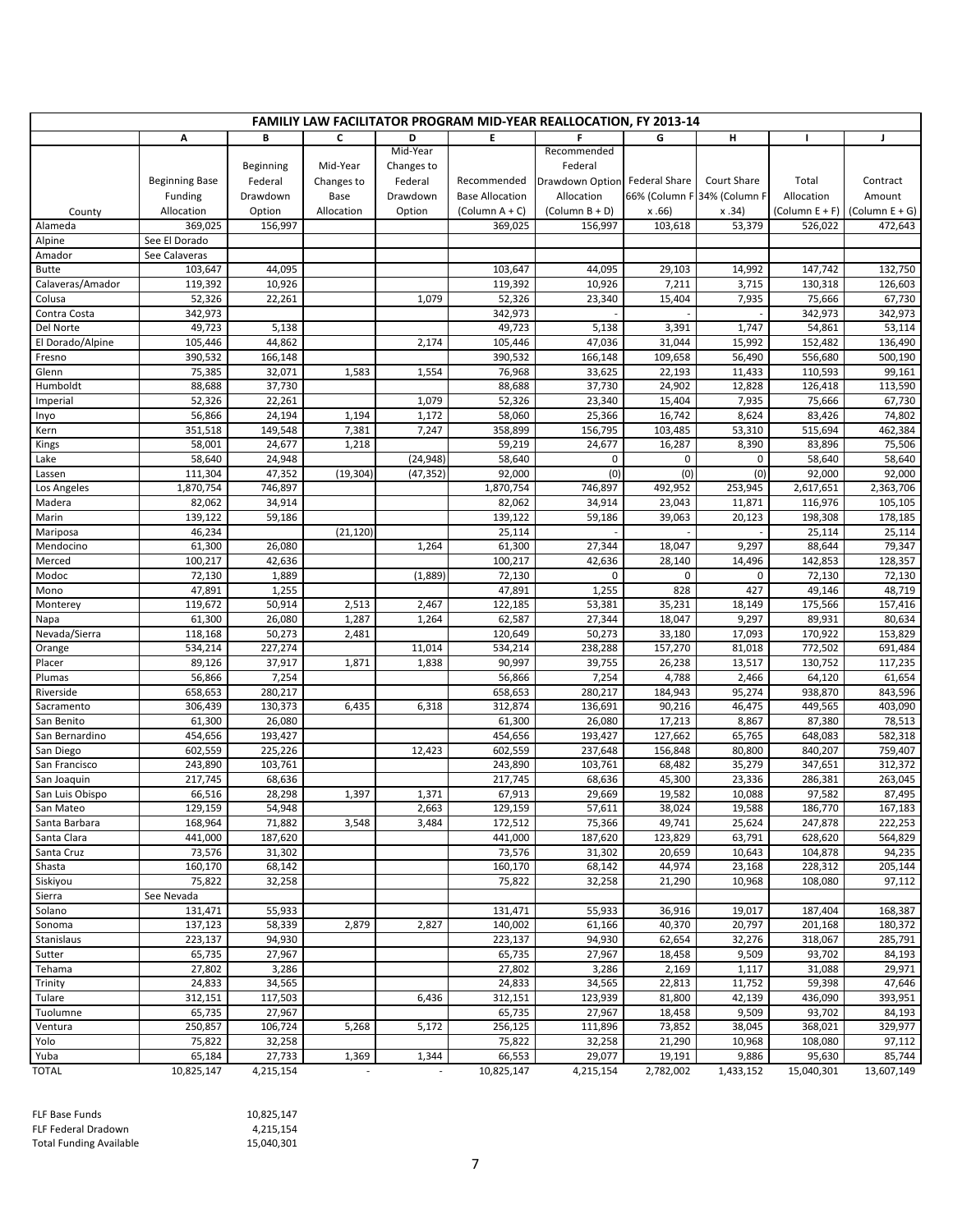| CHILD SUPPORT COMMISSIONER PROGRAM ALLOCATION, FY 2014-15 |                           |                            |                   |                         |            |                                                           |
|-----------------------------------------------------------|---------------------------|----------------------------|-------------------|-------------------------|------------|-----------------------------------------------------------|
|                                                           | А                         |                            | C                 | D                       | Е          | F                                                         |
|                                                           | <b>Recommended Base</b>   | <b>Recommended Federal</b> | Federal Share 66% | Court Share 34% (Column |            | <b>Total Allocation (Column   Contract Amount (Column</b> |
| County                                                    | <b>Funding Allocation</b> | <b>Drawdown Option</b>     | (Column B x .66)  | B x .34)                | $A + B$    | $A + C$                                                   |
| Alameda                                                   | 1,055,625                 | 477,580                    | 315,203           | 162,377                 | 1,533,205  | 1,370,828                                                 |
| Alpine                                                    | See Eldorado              |                            |                   |                         |            |                                                           |
| Amador                                                    | 142,508                   | 64,474                     | 42,553            | 21,921                  | 206,982    | 185,061                                                   |
| <b>Butte</b>                                              | 363,685                   | 50,315                     | 33,208            | 17,107                  | 414.000    | 396,893                                                   |
| Calaveras                                                 | 133,526                   | 37,209                     | 24,558            | 12,651                  | 170,735    | 158,084                                                   |
| Colusa                                                    | 45,987                    | 19,133                     | 12,628            | 6,505                   | 65,120     | 58,615                                                    |
| Contra Costa                                              | 1,014,068                 |                            |                   |                         | 1,014,068  | 1,014,068                                                 |
| Del Norte                                                 | 48,315                    | 21,859                     | 14,427            | 7,432                   | 70,174     | 62,742                                                    |
| El Dorado/Alpine                                          | 206,440                   | 93,395                     | 61,641            | 31,754                  | 299,835    | 268,081                                                   |
| Fresno                                                    | 1,557,552                 | 704,659                    | 465,075           | 239,584                 | 2,262,211  | 2,022,627                                                 |
| Glenn                                                     | 118,593                   | 53,653                     | 35,411            | 18,242                  | 172,246    | 154,004                                                   |
| Humboldt                                                  | 122,985                   | 55,639                     | 36,722            | 18,917                  | 178,624    | 159,707                                                   |
| Imperial                                                  | 163,746                   | 74,082                     | 48,894            | 25,188                  | 237,828    | 212,640                                                   |
| Inyo                                                      | 78,314                    | 18,327                     | 12,096            | 6,231                   | 96,641     | 90,410                                                    |
| Kern                                                      | 645,590                   | 292,074                    | 192,769           | 99,305                  | 937,664    | 838,359                                                   |
| Kings                                                     | 294,155                   | 133,080                    | 87,833            | 45,247                  | 427,235    | 381,988                                                   |
| Lake                                                      | 157,624                   | 22,018                     | 14,532            | 7,486                   | 179,642    | 172,156                                                   |
| Lassen                                                    | 94,874                    | 42,923                     | 28,329            | 14,594                  | 137,797    | 123,203                                                   |
| Los Angeles                                               | 5,093,465                 | 2,168,640                  | 1,431,302         | 737,338                 | 7,262,105  | 6,524,767                                                 |
| Madera                                                    | 215,224                   | 97,370                     | 64,264            | 33,106                  | 312,594    | 279,488                                                   |
| Marin                                                     | 124,696                   |                            |                   |                         | 124,696    | 124,696                                                   |
| Mariposa                                                  | 76,427                    | 34,576                     | 22,820            | 11,756                  | 111,003    | 99,247                                                    |
| Mendocino                                                 | 173,010                   | 78,273                     | 51,660            | 26,613                  | 251,283    | 224,670                                                   |
| Merced                                                    | 548,422                   | 248,114                    | 163,755           | 84,359                  | 796,536    | 712,177                                                   |
| Modoc                                                     | No CSC                    |                            |                   |                         |            |                                                           |
| Mono                                                      | 44,688                    |                            |                   |                         | 44,688     | 44,688                                                    |
| Monterey                                                  | 371,256                   | 167,961                    | 110,854           | 57,107                  | 539,217    | 482,110                                                   |
| Napa                                                      | 179,966                   | 81,420                     | 53,737            | 27,683                  | 261,386    | 233,703                                                   |
| Nevada/Sierra                                             | 332,867                   | 150,595                    | 99,393            | 51,202                  | 483,462    | 432,260                                                   |
| Orange                                                    | 2,271,576                 | 802,864                    | 529,890           | 272,974                 | 3,074,440  | 2,801,466                                                 |
| Placer                                                    | 367,149                   | 91,298                     | 60,257            | 31,041                  | 458,447    | 427,406                                                   |
| Plumas                                                    | 93,732                    | 12,968                     | 8,559             | 4,409                   | 106,700    | 102,291                                                   |
| Riverside                                                 | 968,009                   | 437,939                    | 289,040           | 148,899                 | 1,405,948  | 1,257,049                                                 |
| Sacramento                                                | 1,031,990                 | 466,886                    | 308,145           | 158,741                 | 1,498,876  | 1,340,135                                                 |
| San Benito                                                | 136,260                   | 20,513                     | 13,539            | 6,974                   | 156,773    | 149,799                                                   |
| San Bernardino                                            | 2,544,692                 | 1,151,255                  | 759,828           | 391,427                 | 3,695,947  | 3,304,520                                                 |
| San Diego                                                 | 1,770,159                 | 800,845                    | 528,558           | 272,287                 | 2,571,004  | 2,298,717                                                 |
| San Francisco                                             | 891,641                   | 479,952                    | 316,768           | 163,184                 | 1,371,593  | 1,208,409                                                 |
| San Joaquin                                               | 689,435                   | 70,348                     | 46,430            | 23,918                  | 759,783    | 735,865                                                   |
| San Luis Obispo                                           | 225,765                   | 102,139                    | 67,412            | 34,727                  | 327,904    | 293,177                                                   |
| San Mateo                                                 | 395,940                   | 179,129                    | 118,225           | 60,904                  | 575,069    | 514,165                                                   |
| Santa Barbara                                             | 460,907                   | 208,521                    | 137,624           | 70,897                  | 669,428    | 598,531                                                   |
| Santa Clara                                               | 1,707,810                 | 505,408                    | 333,569           | 171,839                 | 2,213,218  | 2,041,379                                                 |
| Santa Cruz                                                | 187,809                   | 76,730                     | 50,642            | 26,088                  | 264,539    | 238,451                                                   |
| Shasta/Trinty                                             | 423,384                   | 191,545                    | 126,420           | 65,125                  | 614,929    | 549.804                                                   |
| Siskiyou                                                  | 233,265                   | 105,533                    | 69,652            | 35,881                  | 338,798    | 302,917                                                   |
| Sierra                                                    | See Nevada                |                            |                   |                         |            |                                                           |
| Solano                                                    | 524,122                   | 153,727                    | 101,460           | 52,267                  | 677,849    | 625,582                                                   |
| Sonoma                                                    | 488,152                   | 220,845                    | 145,758           | 75,087                  | 708,997    | 633,910                                                   |
| Stanislaus                                                | 783,525                   | 195,073                    | 128,748           | 66,325                  | 978,598    | 912,273                                                   |
| Sutter                                                    | 195,330                   | 55,441                     | 36,591            | 18,850                  | 250,771    | 231,921                                                   |
| Tehama                                                    | 92,238                    | 41,730                     | 27,542            | 14,188                  | 133,968    | 119,780                                                   |
| Trinity                                                   | See Shasta                |                            |                   |                         |            |                                                           |
| Tulare                                                    | 552,849                   | 179,730                    | 118,622           | 61,108                  | 732,579    | 671,471                                                   |
| Tuolumne                                                  | 161,119                   | 72,892                     | 48,109            | 24,783                  | 234,011    | 209,228                                                   |
| Ventura                                                   | 563,318                   | 254,855                    | 168,204           | 86,651                  | 818,173    | 731,522                                                   |
| Yolo                                                      | 193,254                   | 87,432                     | 57,705            | 29,727                  | 280,686    | 250,959                                                   |
| Yuba                                                      | 198,813                   | 89,947                     | 59,365            | 30,582                  | 288,760    | 258,178                                                   |
| <b>TOTALS</b>                                             | 31,555,851                | 12,242,917                 | 8,080,326         | 4,162,592               | 43,798,768 |                                                           |
|                                                           |                           |                            |                   |                         |            | 39,636,177                                                |

| <b>CSC Base Funds</b>          | 31.555.851 |
|--------------------------------|------------|
| CSC Federal dradown            | 12.242.917 |
| <b>Total Funding Available</b> | 43,798,768 |